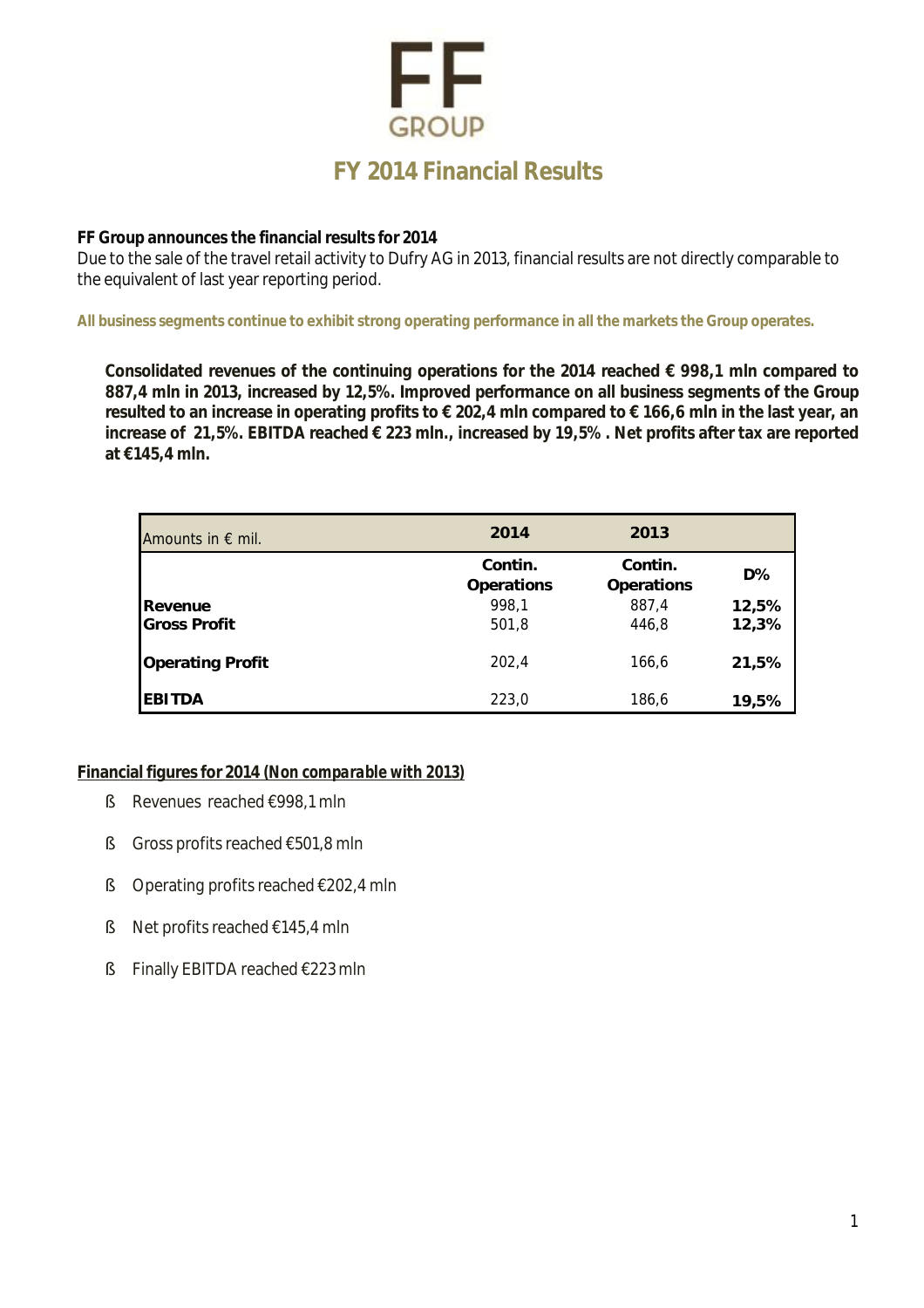| Amounts in $\epsilon$ mil.                      | 2014                     | 2013                            |                             |       |
|-------------------------------------------------|--------------------------|---------------------------------|-----------------------------|-------|
| <b>P&amp;L Statement</b>                        | Continuing<br>Operations | Continuing<br><b>Operations</b> | Discontinuing<br>Operations | Total |
| Sales Revenue                                   | 998.1                    | 887,4                           | 46.8                        | 934,2 |
| <b>Gross Profit</b>                             | 501.8                    | 446.8                           | 23.9                        | 470.7 |
| Operating profit (EBIT)                         | 202.4                    | 166,6                           | 6,8                         | 173,4 |
| Profit before taxes (PBT)                       | 192.8                    | 393.7                           | 3,9                         | 397,6 |
| Profit after taxes (PAT)                        | 145,4                    | 343,0                           | 4,5                         | 347,5 |
| Attributable to:                                |                          |                                 |                             |       |
| Owners of the parent company                    | 141,2                    | 340,1                           | 4,5                         | 344,6 |
| Non controling interests                        | 4,2                      | 2,9                             | 0.0                         | 2,9   |
| Profit before interest, taxes, depreciation and |                          |                                 |                             |       |
| amortisation (EBITDA)                           | 223.0                    | 186.6                           | 8,1                         | 194,7 |

## *Financial Figures*

## **Sales per segment of the continuing operations**

All three business segments of the Group exhibited strong operating performance. More specifically:

- Revenues from the Jewellery, Watches and Accessories activity increased by 9,7% to €704,9 Mio. EBITDA for the segment reached €196 Mio compared to €171,4 Mio in the last year, an increase of 14,4%.
- Revenues from Department stores activity increased by 12,7% to € 153,5 Mio. EBITDA for the segment is reported at €13 Mio, increased compared to last year by 35,4%.
- Revenues of Retail/Wholesale of footwear and apparel exhibited a strong increase of 28,7% to €136,9 Mio . EBITDA for the segment is reported at  $\epsilon$  15 Mio compared to  $\epsilon$ 10,4 Mio last year.
- Other sales reached €2,8 Mio.

| <b>SALES PER SEGMENT</b>      |       |       |               |            |  |  |
|-------------------------------|-------|-------|---------------|------------|--|--|
| <b>Continuing Operations</b>  |       |       |               |            |  |  |
|                               |       |       |               |            |  |  |
| Amounts in $\epsilon$ mil.    | 2014  | 2013  | $\%$ $\Delta$ | % in total |  |  |
| Jewellery-Watches-Accessories | 704,9 | 642,3 | 9,7%          | 70,6%      |  |  |
| Department Stores             | 153,5 | 136,2 | 12,7%         | 15,4%      |  |  |
| Retail / Wholesale            | 136,9 | 106,3 | 28,7%         | 13,7%      |  |  |
| <b>Other Activities</b>       | 2,8   | 2,5   | 11,8%         | 0,3%       |  |  |
| Total                         | 998,1 | 887,4 | 12,5%         | 100,0%     |  |  |